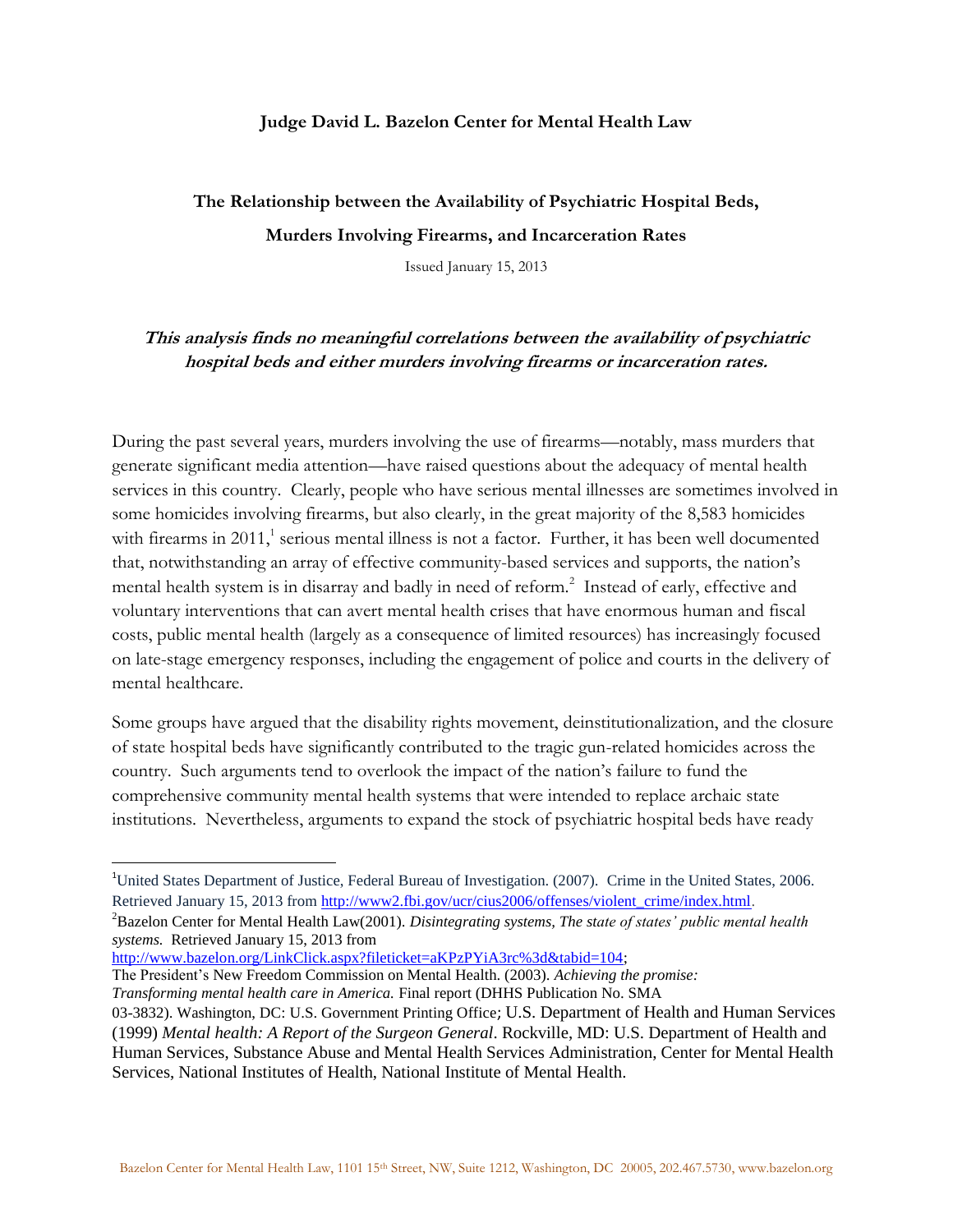appeal, particularly in the wake of tragic mass homicides; increasing the number of psychiatric hospital beds appears to be a straightforward, palpable response.

However, the findings of this study indicate that this would not be an effective response. If it is true that a shortage of psychiatric hospital beds significantly contributes to the nation's firearm-related homicides (and should significantly guide public policies intended to reduce the murder rate relating to the use of firearms), one would expect a clear relationship between the availability of psychiatric hospital beds within states and their murder rates. This analysis shows that this is not the case.

The Bazelon Center examined FBI data relating to rates of murder by firearms and compared these statistics with each state's per capita number of psychiatric hospital beds.<sup>3</sup> Some of the latter data were obtained from advocates for expansions in psychiatric hospitals.<sup>4</sup> The analysis included data from 2006, reflecting the availability of psychiatric beds in facilities traditionally associated with inpatient care of people with serious mental illnesses, public hospitals operated by states and localities. These facilities provide acute hospital care, and often long term inpatient services as well. Nationwide, the number of public psychiatric beds per capita has declined dramatically over the past decades, and likely has declined since 2006. However, the most significant reductions in state facilities had occurred long before that year, so it is reasonable to hypothesize that the potential impact of decreases in the availability of public psychiatric beds and the firearm homicide rate would by then be apparent if a significant relationship exists.

As the number of public psychiatric beds has decreased over the past years, there has been an increasing reliance on private psychiatric hospitals for treatment of people with serious mental illness, particularly for acute care. For this reason, this analysis also includes data from 2007 that reflect states' total numbers of non-federal psychiatric beds, both public and private. Private hospitals vary considerably in terms of their services to people with serious mental illnesses—the population typically presumed to be associated with the mass shootings that garner media attention and prompt public policy debates. Such facilities also vary in terms of whether or not they serve individuals who are civilly committed to treatment. While there are no readily available data sets that identify the specific numbers of private psychiatric beds available for treatment of the population of interest here, the 2007 per capita rates represent the total pool of psychiatric inpatient beds in states, including both public facilities that tend to concentrate on people with serious mental illness and additional beds that are available to this population in the private sector.

If, indeed, limited inpatient capacity contributes to the firearm-related homicides, one would expect a significant negative correlation between this murder rate both with the per capita number of non-

l <sup>3</sup> The study included 47 states for each year; complete data were not available for three states in each year which could not be included in this analysis.

<sup>&</sup>lt;sup>4</sup>Torrey, E. F., Entsminger, K., Geller, J., Stanley, J., & Jaffe, D. J. (2008). The shortage of public hospital beds for mentally ill persons: A report of the treatment advocacy center. Retrieved January 15, 2013 from [http://www.treatmentadvocacycenter.org/storage/documents/the\\_shortage\\_of\\_publichospital\\_beds.pdf.](http://www.treatmentadvocacycenter.org/storage/documents/the_shortage_of_publichospital_beds.pdf)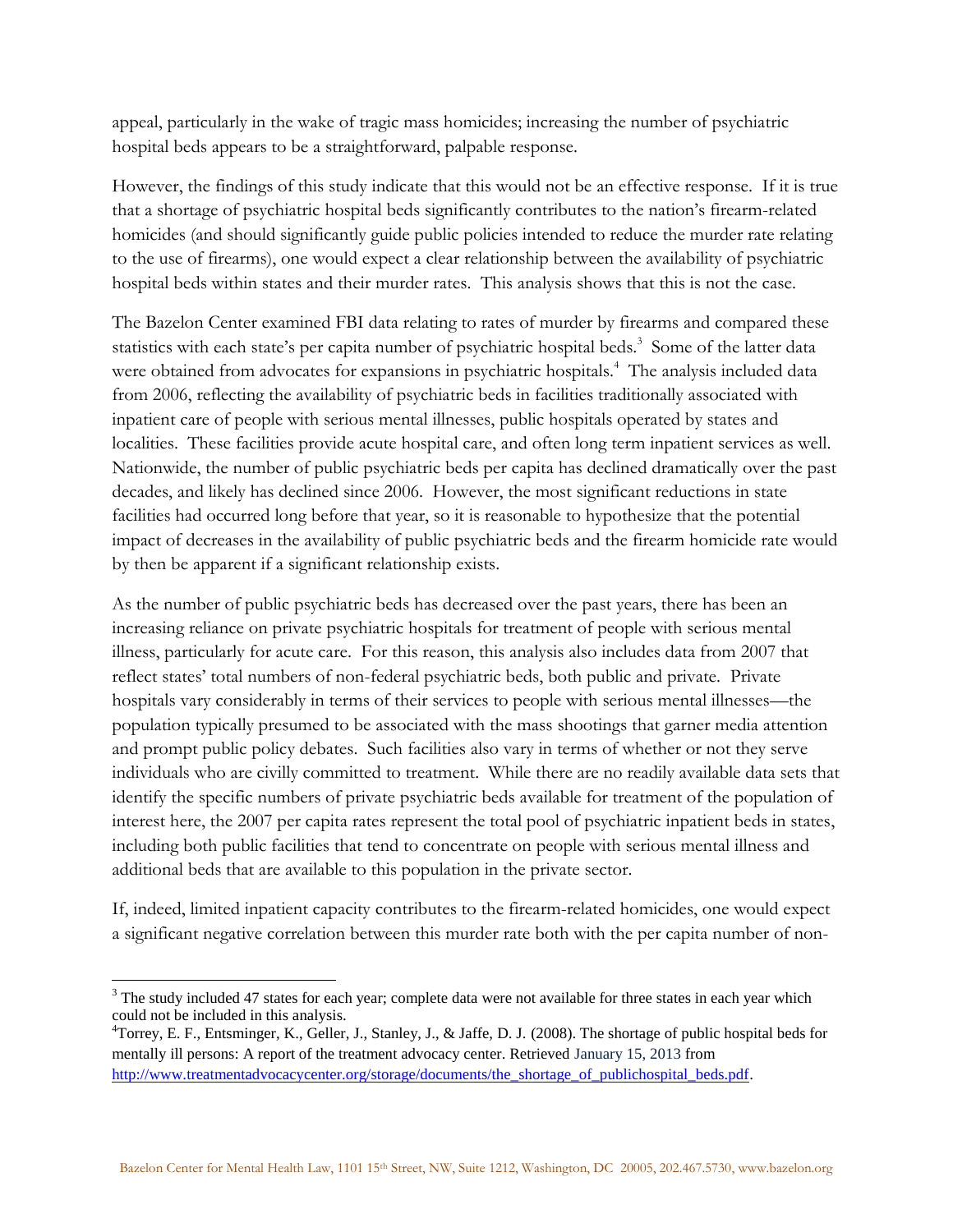federal public psychiatric beds and total non-federal public and private psychiatric beds (i.e., lower numbers of hospital beds should be associated with higher murder rates). As is detailed below, statistical analyses do not confirm such relationships. In fact, there is a strikingly low (and not statistically significant) correlation between the number of psychiatric beds and the firearms murder rates in both of the years examined. Low per capita numbers of public psychiatric hospital beds in states were not associated with higher rates of murder by firearms, and states with relatively greater numbers of beds were not associated with lower firearm murder rates. Furthermore, the 2007 data reflecting both public and private psychiatric beds show essentially zero correlation with firearm murders that year (Pearson's  $r(47) = -0.004$ , p=.489).

Proponents of expansions in psychiatric hospital beds have not only referenced violent crime as a consequence of perceived shortages in inpatient capacity, but have also cited the over-representation of people with serious mental illness in criminal justice settings. As an additional analysis, the Bazelon Center examined statistics reflecting states' incarceration rates and the availability of psychiatric beds in 2007. This possible relationship is important because of the shamefully large numbers of people with serious mental illness who are incarcerated in jails and prisons nationwide. It has become fairly common to cynically characterize this situation in terms of jails and prisons having become today's state hospitals. If this were true, one would expect a significant negative correlation between states' per capita number of psychiatric beds and their incarceration rates. In other words, limited availability of psychiatric hospital beds would be expected to be associated with higher rates of incarceration, with inmates having serious mental illnesses swelling the numbers of incarcerated individuals. Applying data from the U. S. Department of Justice, again, the correlation was not statistically significant, approaching zero (Pearson's  $r(47)=0.011$ , p=.470).

For each analysis, the correlations were as follows:

- 2006- Murder by Firearms<sup>5</sup> and Public Psychiatric Beds<sup>6</sup> are not significantly correlated (Pearson's *r*(47)=-0.106,p=.239)
- 2007- Murder by Firearms<sup>7</sup> and Total Non-Federal Psychiatric Beds<sup>8</sup> are not significantly correlated (Pearson's *r* (47)=-0.004, p=.489)
- 2007- Incarceration Rates<sup>9</sup> and Total Psychiatric Beds are not significantly correlated (Pearson's *r*(47)=0.011, p=.470)

 $\overline{\phantom{a}}$ <sup>5</sup> United States Department of Justice, Federal Bureau of Investigation. (2007). Crime in the United States, 2006. Retrieved January 15, 2013 from [http://www2.fbi.gov/ucr/cius2006/offenses/violent\\_crime/index.html.](http://www2.fbi.gov/ucr/cius2006/offenses/violent_crime/index.html)  $6$  Torrey, E. F., Entsminger, K., Geller, J., Stanley, J., & Jaffe, D. J. (2008). The shortage of public hospital beds for

mentally ill persons: A report of the treatment advocacy center. Retrieved January 15, 2013 from [http://www.treatmentadvocacycenter.org/storage/documents/the\\_shortage\\_of\\_publichospital\\_beds.pdf.](http://www.treatmentadvocacycenter.org/storage/documents/the_shortage_of_publichospital_beds.pdf)

<sup>7</sup> United States Department of Justice, Federal Bureau of Investigation. (2008). Crime in the United States, 2007. Retrieved January 15, 2013 from [http://www.fbi.gov/about-us/cjis/ucr/crime-in-the-u.s/2007.](http://www.fbi.gov/about-us/cjis/ucr/crime-in-the-u.s/2007)

<sup>8</sup>Aron, L., Honberg, R., Duckworth, K., Kimball, A., Edgar, E., Carolla, B…..Fitzpatrick, M. (2009) Grading the states 2009: A report on America's health care system for adults with serious mental illness, Arlington, VA: National Alliance on Mental Illness.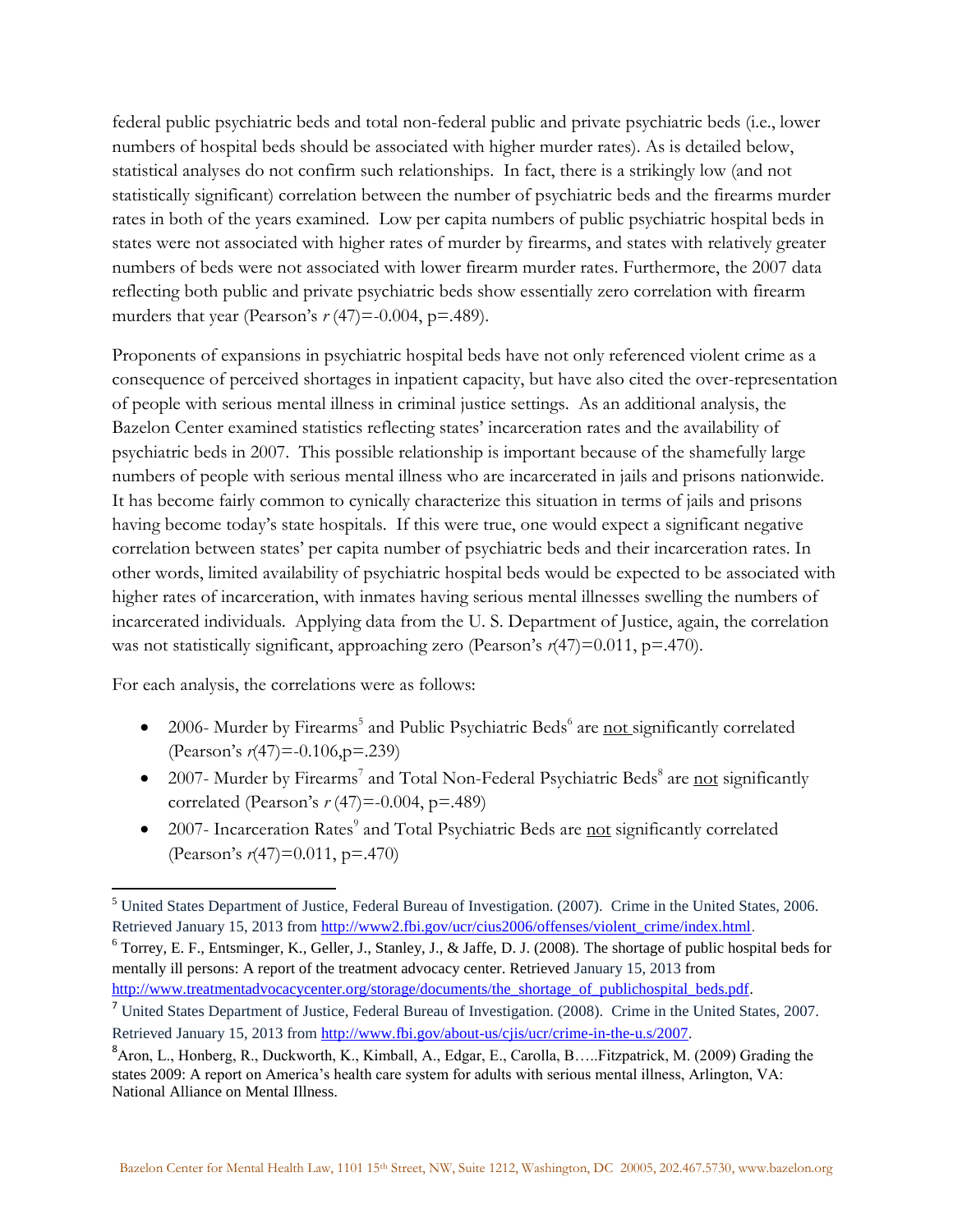## Conclusions

l

The Bazelon Center examined the relationships between states' murder rates by firearms and the availability of psychiatric hospital beds, and states' murder rates by firearms and incarceration rates. This analysis is not being presented as a comprehensive empirical study of these interrelationships, but rather, as a broad look at whether public policy arguments to increase the number of psychiatric beds have merit as a means of addressing these adverse outcomes. These arguments are often made in the wake of firearms tragedies, when there is a push to implement some quick and palpable reforms. If expanding the number of psychiatric beds is a meaningful remedy to firearm related murders in this country, one would expect a clear inverse relationship, showing that states with low per capita numbers of psychiatric hospital beds have higher rates of firearm-related homicides or higher rates of incarceration. Correlations among these factors were found to be strikingly low and not statistically significant. These data suggest that, to the extent that unaddressed needs of people with serious mental illness contribute to the nation's homicide rate, the public policy answer is not in increasing the number of psychiatric hospital beds, but is elsewhere. There is a substantial body of evidence suggesting that meaningful remedies may instead be found in appropriately resourcing the nation's community mental health systems enabling them to move from their current crisis focus and to provide early, effective services and supports to people with serious mental illness.

<sup>9</sup> U.S. Department of Justice, Bureau of Justice Statistics. (2008) *Prisoners in 2007* by H. C. West and W. J. Sabol. Retrieved January 15, 2013 from<http://bjs.ojp.usdoj.gov/index.cfm?ty=pbdetail&iid=903>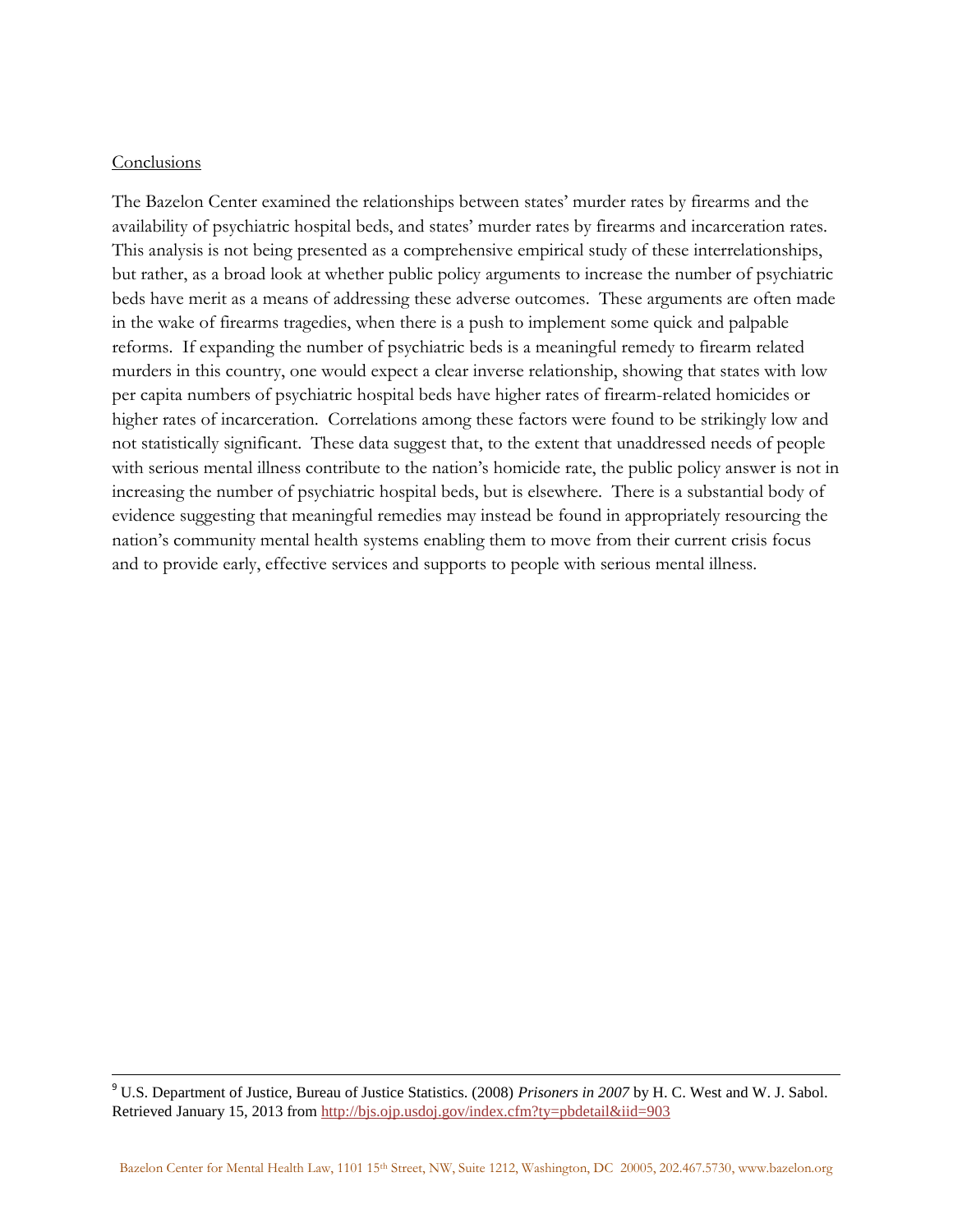## Table 1 States' Rates of Murder by Firearms, Incarceration, and the Availability of Psychiatric Hospital Beds for 2006 and 2007

|                     | 2006                                                                              |                                                                             |                                                                                    |                                                                                                                                             |                                                                           |  |
|---------------------|-----------------------------------------------------------------------------------|-----------------------------------------------------------------------------|------------------------------------------------------------------------------------|---------------------------------------------------------------------------------------------------------------------------------------------|---------------------------------------------------------------------------|--|
|                     |                                                                                   |                                                                             | 2007                                                                               |                                                                                                                                             |                                                                           |  |
|                     | <b>MURDER</b><br>BY<br><b>FIREARMS</b><br>(RATES<br>PER<br>$100,000$ <sup>i</sup> | <b>PUBLIC</b><br><b>PSYCHIATRIC</b><br>BEDS/100,000<br>PEOPLE <sup>ii</sup> | <b>MURDER</b><br>BY<br><b>FIREARMS</b><br>(RATES<br>PER<br>100,000) <sup>iii</sup> | <b>TOTAL</b><br><b>PSYCHIATRIC</b><br>BEDS/1000<br><b>PEOPLE</b><br><b>WITH</b><br><b>SERIOUS</b><br><b>MENTAL</b><br>ILLNESS <sup>iv</sup> | <b>INCARCERATION</b><br>(RATES PER<br>100,000)<br>POPULATION <sup>V</sup> |  |
| Alaska              | 3.28                                                                              | 11.3                                                                        | 3.07                                                                               | 9.1                                                                                                                                         | 447                                                                       |  |
|                     | 5.56                                                                              | 5.9                                                                         |                                                                                    | 4.5                                                                                                                                         | 554                                                                       |  |
| Arizona<br>Arkansas | 4.77                                                                              | 6.7                                                                         | 5.10<br>4.59                                                                       | 9.1                                                                                                                                         | 502                                                                       |  |
| California          | 5.00                                                                              | 17.5                                                                        | 4.39                                                                               | 8.7                                                                                                                                         | 471                                                                       |  |
| Colorado            | 1.79                                                                              | 16.9                                                                        | 1.75                                                                               | 8.6                                                                                                                                         | 465                                                                       |  |
| Connecticut         | 1.85                                                                              | 25.4                                                                        | 1.63                                                                               | 14.8                                                                                                                                        | 410                                                                       |  |
| Delaware            | 3.16                                                                              | 33.8                                                                        | 2.54                                                                               | 16.1                                                                                                                                        | 482                                                                       |  |
|                     | 4.30                                                                              | 18.5                                                                        | 5.08                                                                               | 10.7                                                                                                                                        | 563                                                                       |  |
| Georgia<br>Hawaii   | 0.54                                                                              | 13.5                                                                        | 0.23                                                                               | 11.7                                                                                                                                        | 338                                                                       |  |
| Idaho               | 1.50                                                                              | 11.3                                                                        | 1.67                                                                               | 10.8                                                                                                                                        | 483                                                                       |  |
| Illinois            | 3.05                                                                              | 14.3                                                                        |                                                                                    |                                                                                                                                             |                                                                           |  |
| Indiana             |                                                                                   | 19.3                                                                        | 3.64                                                                               | 11.7                                                                                                                                        | 426                                                                       |  |
| lowa                | 0.77                                                                              | 8.1                                                                         | 0.40                                                                               | 9.3                                                                                                                                         | 291                                                                       |  |
| Kansas              | 2.53                                                                              | 21.7                                                                        | 2.27                                                                               | 12.2                                                                                                                                        | 312                                                                       |  |
| Kentucky            | 2.33                                                                              | 15.6                                                                        | 3.09                                                                               | 9.5                                                                                                                                         | 512                                                                       |  |
| Louisiana           | 9.24                                                                              | 20.2                                                                        | 10.60                                                                              | 11.1                                                                                                                                        | 865                                                                       |  |
| Maine               | 0.91                                                                              | 12.6                                                                        | 0.68                                                                               | 10                                                                                                                                          | 159                                                                       |  |
| Maryland            | 7.18                                                                              | 21.6                                                                        | 7.37                                                                               | 13.8                                                                                                                                        | 404                                                                       |  |
| Massachusetts       | 1.72                                                                              | 15.8                                                                        | 1.77                                                                               | 14.4                                                                                                                                        | 246                                                                       |  |
| Michigan            | 4.93                                                                              | 9.9                                                                         | 4.41                                                                               | 7.6                                                                                                                                         | 499                                                                       |  |
| Minnesota           | 1.45                                                                              | 26.8                                                                        | 1.17                                                                               | 11.1                                                                                                                                        | 181                                                                       |  |
| Mississippi         | 4.16                                                                              | 49.7                                                                        | 4.08                                                                               | 19.9                                                                                                                                        | 734                                                                       |  |
| Missouri            | 4.21                                                                              | 21.5                                                                        | 4.20                                                                               | 13.9                                                                                                                                        | 506                                                                       |  |
| Montana             | 0.42                                                                              | 20.9                                                                        | 1.04                                                                               | 7                                                                                                                                           | 356                                                                       |  |
| Nebraska            | 0.28                                                                              | 20.7                                                                        | 0.51                                                                               | 7.9                                                                                                                                         | 243                                                                       |  |
| Nevada              | 5.33                                                                              | 5.1                                                                         | 4.79                                                                               | 7.6                                                                                                                                         | 509                                                                       |  |
| New Hampshire       | 0.23                                                                              | 17.2                                                                        | 0.53                                                                               | 11.4                                                                                                                                        | 222                                                                       |  |
| New Jersey          | 3.31                                                                              | 32.4                                                                        | 2.99                                                                               | 22.3                                                                                                                                        | 308                                                                       |  |
| New Mexico          | 2.92                                                                              | 22.3                                                                        | 4.11                                                                               | 9.5                                                                                                                                         | 313                                                                       |  |